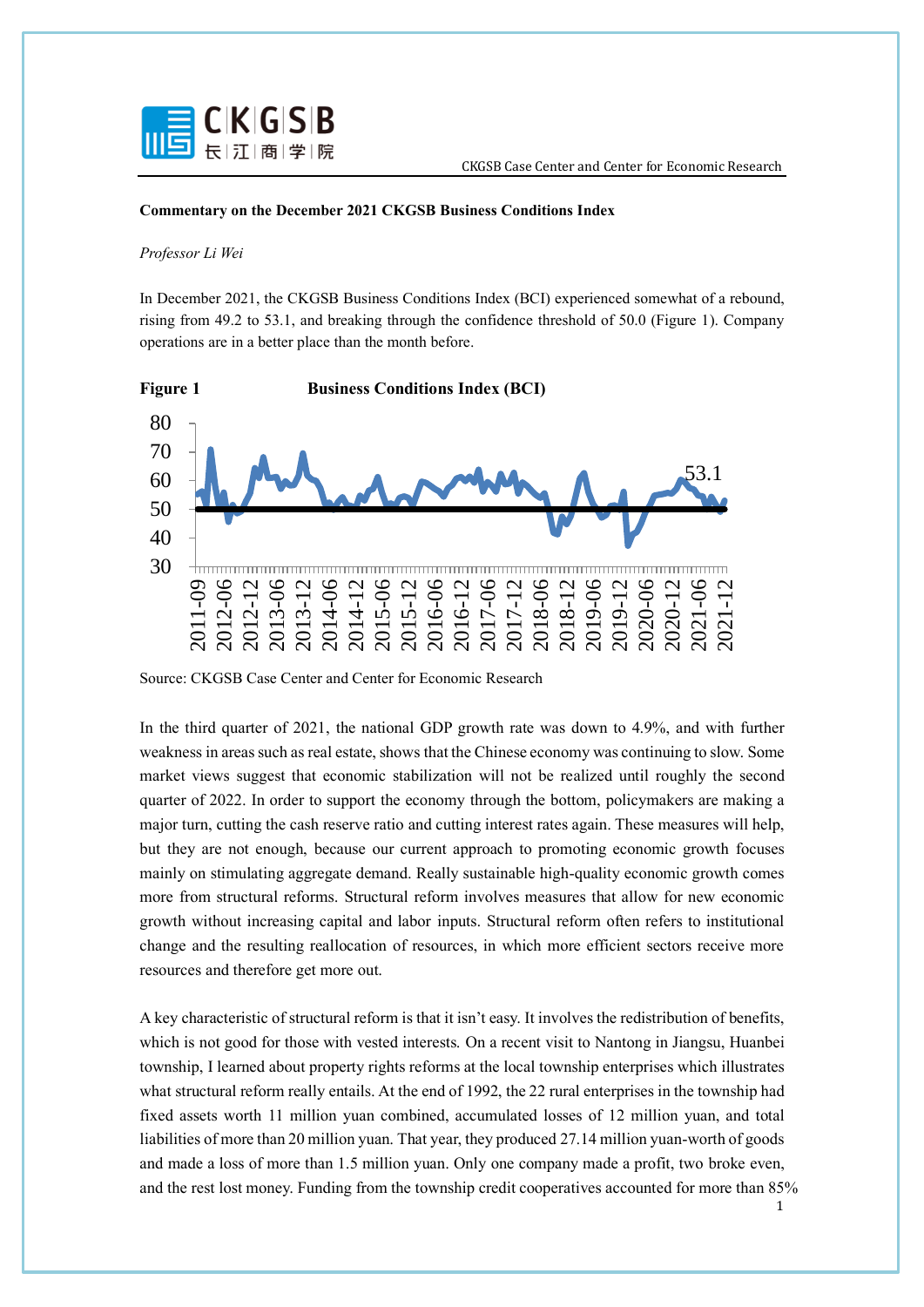

of total loans, which also puts the township finances in a tricky situation. With a cumulative deficit of 680,000 yuan, it was difficult for government agencies to operate normally. Some local authorities had trouble paying wages. From a financial point of view, these small and medium-sized local state-owned enterprises were in badly need of reforms.

The local government took certain measures, like choosing a factory manager, implementing collective contracting, and risk mortgage contracting for all employees, but none of them worked, and the company remained unprofitable. This was also the year in which Deng Xiaoping delivered his Southern Tour speeches, "The reason people hesitate to carry out the reform and the open policy and dare not break new ground is, in essence, that they're afraid it would mean introducing too many elements of capitalism and, indeed, taking the capitalist road. The crux of the matter is whether the road is capitalist or socialist. The chief criterion for making that judgement should be whether it promotes the growth of the productive forces in a socialist society, increases the overall strength of the socialist state and raises living standards."

Right from the very beginning of property rights reform, there was huge controversy. Some believed that collective property should be transferred to the individual. But this elicited debates about private ownership and the power of the government. Some people also thought that reforms would inevitably disturb the status quo. However, the situation in Huanbei Township was very serious, and it seemed impossible to change its fate. Therefore, the local government did not back down when people raised such concerns. They actively prepared and pushed forward with reforms.

First, the local government adopted its reforms by selected two enterprises for the pilot, then rolling out the reform when the pilot was successful. Second, there were a lot of issues in the process of enterprise restructuring. One of the issues centered around what to do with the laid-off workers. The local government adopted a "redemption" policy, using more than 2 million yuan it obtained from auctioning off business assets as capital on which interest was generated. More than 200,000 yuan was accrued in annual interest payments, which was earmarked for subsidizing the laid off workers.

After the reform of property rights, the enterprises in Huanbei township regained their vitality, and their operating efficiency increased significantly. After the reform, these small state-owned enterprises created more benefits less burdened by people, which is a typical form of structural reform. From this case, we can highlight a few points. First, structural reform is often adopted when there is no way out, because it is too difficult, so it is not impossible, and not everyone will adopt this method; third, the risk of failure of structural reform is very high. Even if careful preparations are made, there may be omissions. Just like Huanbei township's "redemption" policy for laid-off workers, if this had not been taken into account, there would likely have been problems; Experiments in the township proved that structural reform is feasible as long as there is firm determination and sufficient courage, coupled with certain patience and careful thinking. Once successful, it will bring tangible benefits.

China has, until now, been a developing country, and with much reform left to go, can still claim